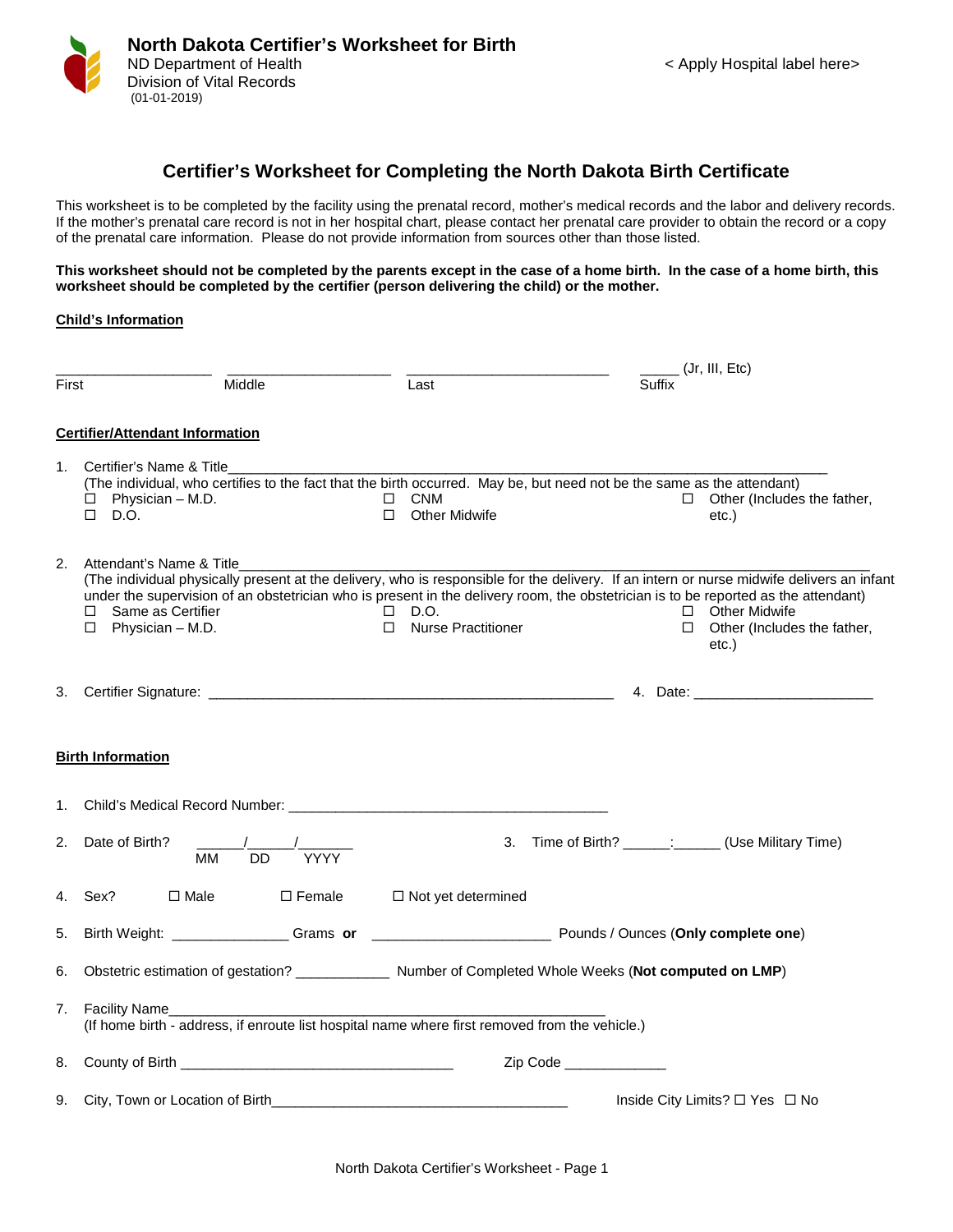| 10. Type of Place of Birth?<br>□ Clinic/ Doctor's Office<br><b>Freestanding Birthing Center</b><br>$\Box$<br>Hospital<br>□<br>Other<br>□<br>(Named place - describe e.g. McDonalds)<br>Home Birth<br>□<br>Planned to Deliver at Home?<br>Yes<br>□<br>$\Box$<br>No<br>Unknown<br>□                                                                                   |               |                            |                                                                                                   | <apply here="" hospital="" label=""></apply>                                                                                                                       |  |
|---------------------------------------------------------------------------------------------------------------------------------------------------------------------------------------------------------------------------------------------------------------------------------------------------------------------------------------------------------------------|---------------|----------------------------|---------------------------------------------------------------------------------------------------|--------------------------------------------------------------------------------------------------------------------------------------------------------------------|--|
| 11. Plurality? (Include all live births and fetal losses resulting from this pregnancy) _________________ (1,2,3,4,5,6,7 etc.)                                                                                                                                                                                                                                      |               |                            |                                                                                                   |                                                                                                                                                                    |  |
| 12. If not a single birth, birth order? (Include all live births and fetal losses resulting from this pregnancy) ______________________<br>$(1st, 2nd, 3rd, 4th, 5th, 6th, 7th, etc)$                                                                                                                                                                               |               |                            |                                                                                                   |                                                                                                                                                                    |  |
| 13. If not single birth, specify number of infants born alive? _________________                                                                                                                                                                                                                                                                                    |               |                            |                                                                                                   |                                                                                                                                                                    |  |
| 14. Is infant living at the time of this report?<br>$\Box$ Yes                                                                                                                                                                                                                                                                                                      |               | $\square$ No               |                                                                                                   | $\Box$ Infant Transferred, status unknown                                                                                                                          |  |
| 15. Is infant being breastfed at time of discharge?                                                                                                                                                                                                                                                                                                                 | □ Yes         |                            | $\square$ No                                                                                      | $\Box$ Unknown                                                                                                                                                     |  |
| 16. Was infant transferred within 24 hours of delivery?                                                                                                                                                                                                                                                                                                             | $\square$ Yes |                            | $\Box$ No                                                                                         |                                                                                                                                                                    |  |
|                                                                                                                                                                                                                                                                                                                                                                     |               |                            |                                                                                                   |                                                                                                                                                                    |  |
| 17. Apgar Score? 5 minute score ______________ (If 5 minute score is less than 6 enter score at 10 minutes __________                                                                                                                                                                                                                                               |               |                            |                                                                                                   |                                                                                                                                                                    |  |
| 18. Was the delivery with forceps attempted but unsuccessful?                                                                                                                                                                                                                                                                                                       |               |                            | $\Box$ Yes                                                                                        | $\Box$ No                                                                                                                                                          |  |
| 19. Was delivery with vacuum extraction attempted but unsuccessful?                                                                                                                                                                                                                                                                                                 |               |                            | $\Box$ Yes                                                                                        | $\square$ No                                                                                                                                                       |  |
| 20. Fetal presentation at birth (Check one)<br>$\Box$ Cephalic<br>$\Box$ Other<br>D Breech                                                                                                                                                                                                                                                                          |               |                            |                                                                                                   |                                                                                                                                                                    |  |
| 21. What was the final route and method of delivery? (Check one)<br>Vaginal/Spontaneous<br>□<br>Vaginal/Forceps<br>$\Box$<br>Vaginal/Vacuum<br>$\Box$<br>Hysterectomy/Hysterotomy<br>□<br>Cesarean<br>ப<br>If Cesarean, was a trial of labor attempted?<br>◻                                                                                                        | $\Box$ Yes    |                            | $\Box$ No                                                                                         |                                                                                                                                                                    |  |
| 22. Abnormal conditions of the newborn (Check all that apply)<br>Assisted Ventilation required immediately following<br>□<br>delivery<br>Assisted ventilation required for more than six hours<br>$\Box$<br><b>NICU Admission</b><br>□<br>Newborn given surfactant replacement therapy<br>□                                                                         |               | □<br>$\Box$<br>□<br>□<br>П | neonatal sepsis<br>Significant birth injury                                                       | Antibiotics received by the newborn for suspected<br>Seizure or serious neurologic dysfunction<br>Fetal Alcohol Syndrome<br>None of the abnormal conditions listed |  |
| 23. Congenital anomalies of newborn<br>Anencephaly<br>$\Box$<br>Meningomyelocele/ Spina bifida<br>□<br>Cyanotic congenital heart disease<br>$\Box$<br>Acyanotic congenital heart disease<br>□<br>Congenital diaphragmatic hernia<br>□<br>Omphalacele<br>□<br>Gastroschisis<br>□<br>Limb reduction defect<br>□<br>$\Box$<br>Cleft lip with or without a cleft palate |               | □<br>□<br>□<br>$\Box$<br>П | Cleft palate alone<br>Down Syndrome<br>$\Box$<br>$\Box$<br>□<br>□<br>Hypospadias<br>None of above | Karotype confirmed<br>Karotype pending<br>Suspected chromosomal disorder<br>Karotype confirmed<br>Karotype pending                                                 |  |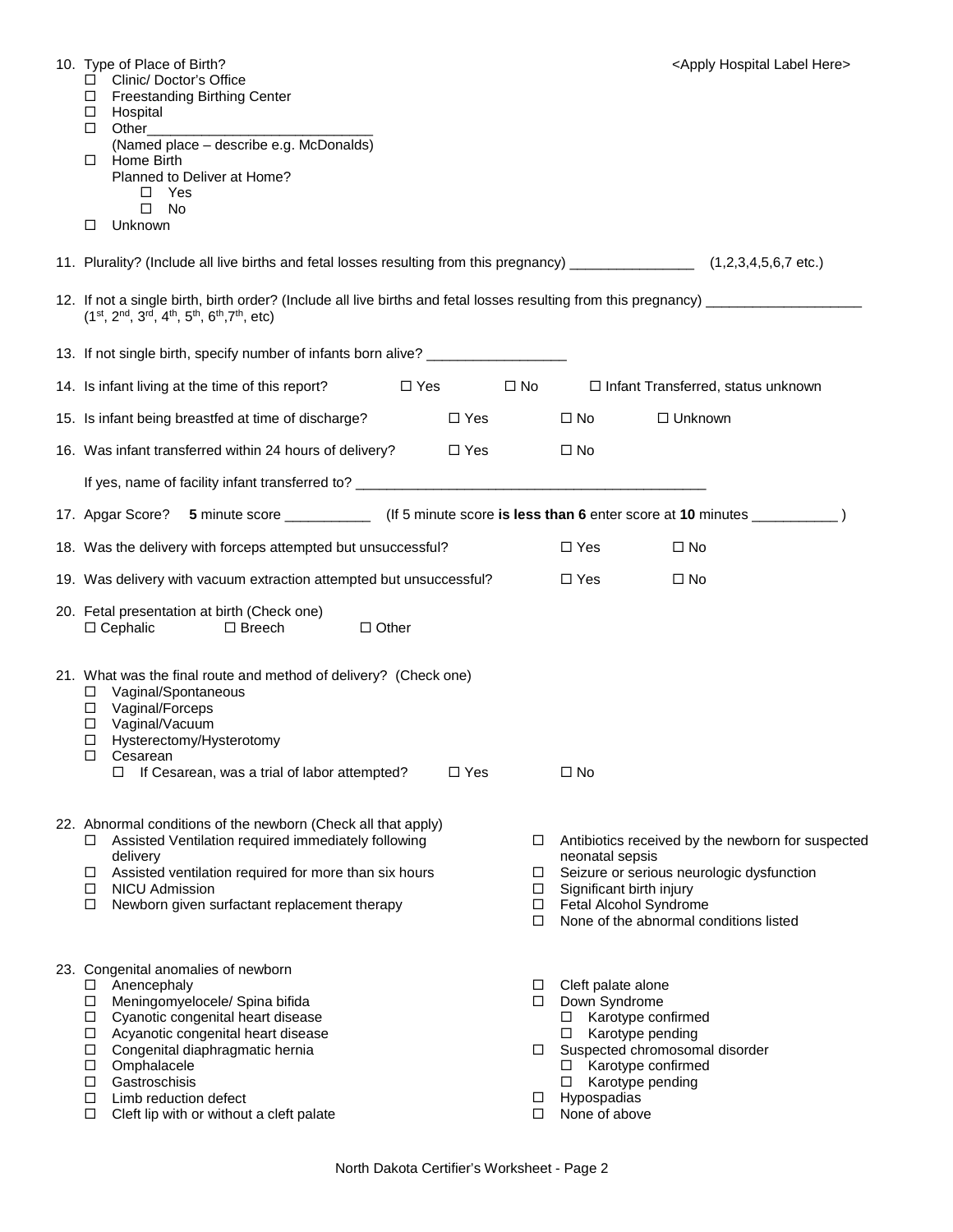| $\Box$ Yes                      |
|---------------------------------|
| $\Box$ No                       |
| □ Not Given – Parent Refused    |
| $\Box$ Not Given – Medical Risk |

If yes, please complete vaccine information below:

|                                                         |                                      | Vaccination                                                                                                                                                      |                                                      | Date                       |                        |                                             | Lot $#$                                           |  |
|---------------------------------------------------------|--------------------------------------|------------------------------------------------------------------------------------------------------------------------------------------------------------------|------------------------------------------------------|----------------------------|------------------------|---------------------------------------------|---------------------------------------------------|--|
|                                                         | □                                    | <b>Hepatitis B</b>                                                                                                                                               |                                                      |                            |                        |                                             |                                                   |  |
|                                                         | $\Box$                               | Hepatitis B Immune Globulin                                                                                                                                      |                                                      |                            |                        |                                             |                                                   |  |
|                                                         |                                      | Vaccine for Children (VFC) Status:                                                                                                                               |                                                      |                            |                        |                                             |                                                   |  |
|                                                         |                                      | $\Box$ Not Eligible<br>$\Box$ No Insurance                                                                                                                       | □ Medicaid<br>$\Box$ Underinsured                    |                            | □ Other State Eligible | □ Native American or Alaskan Native         |                                                   |  |
|                                                         |                                      | 25. Hearing screening test results.                                                                                                                              |                                                      |                            |                        |                                             |                                                   |  |
|                                                         |                                      | Date of Screening?<br><b>MM</b>                                                                                                                                  | <b>DD</b>                                            | $\sqrt{YYY}$               |                        |                                             |                                                   |  |
|                                                         |                                      | <b>Testing Technology</b>                                                                                                                                        | $\Box$ OAE                                           | $\Box$ AABR $\Box$ Unknown |                        |                                             |                                                   |  |
|                                                         | Left Ear<br>Right Ear                | $\Box$ Passed<br>$\square$ Passed<br>Not Screened: (specify reason)<br>$\Box$ Refused by Parent<br>$\Box$ Missed<br>$\Box$ Child Transferred to another facility | $\Box$ Referred<br>$\Box$ Referred                   |                            | □<br>□<br>$\Box$       | Child died<br>Equipment failure/not working | Child in NICU, not ready to be screened           |  |
|                                                         |                                      | 26. Newborn screening test results. (Obtained from the North Dakota Newborn Screening Program Form)                                                              |                                                      |                            |                        |                                             |                                                   |  |
|                                                         |                                      |                                                                                                                                                                  |                                                      |                            |                        |                                             | (Example: IA0123456)                              |  |
| (If sticker is available, place it here over this area) |                                      |                                                                                                                                                                  |                                                      |                            |                        |                                             |                                                   |  |
|                                                         |                                      | Not Screened: (specify reason)<br>□ Refused by Parent<br>□ Child Transferred to another facility                                                                 |                                                      |                            | □<br>□                 | Child died<br>Other:                        | <u> 1989 - Johann Barbara, martxa alemaniar a</u> |  |
|                                                         |                                      | 27. Critical Congenital Heart Disease Screening results.                                                                                                         |                                                      |                            |                        |                                             |                                                   |  |
|                                                         | ◻<br>Failed<br>□<br>□<br>⊔<br>□<br>◻ | Date of Screening?<br>MM<br>Passed<br>Follow-Up:<br>Echo done prior to discharge<br>Other:<br>Not Screened: (specify reason)                                     | <b>DD</b><br>Referral made to Pediatric Cardiologist | <b>YYYY</b>                |                        |                                             |                                                   |  |
|                                                         |                                      | □ Refused by Parent<br>□ Child Transferred to another facility<br>□ Equipment failure/Not working                                                                |                                                      |                            | □<br>□                 | Child died                                  |                                                   |  |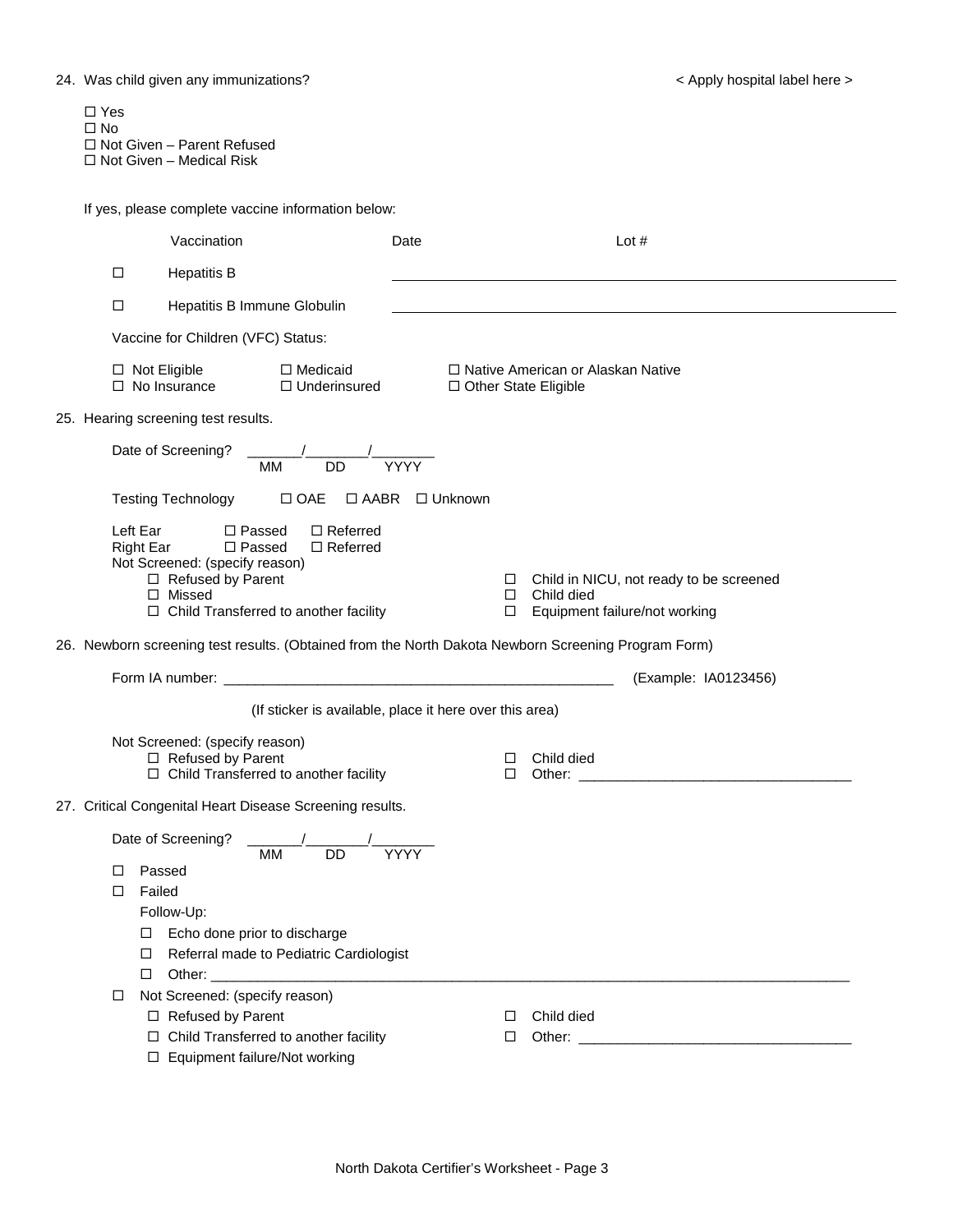## **Mother Prenatal**

| 1. | Mother's medical record number: New York Channels and the control of the control of the control of the control of the control of the control of the control of the control of the control of the control of the control of the                                   |
|----|------------------------------------------------------------------------------------------------------------------------------------------------------------------------------------------------------------------------------------------------------------------|
| 2. | Number of Prenatal visits _____________________(If no prenatal care was provided, enter all 9's for both dates and 0 for number of visits)                                                                                                                       |
|    | <b>YYYY</b><br>МM<br><b>DD</b>                                                                                                                                                                                                                                   |
| 3. | Was the mother transferred to this facility for maternal medical or fetal indications for delivery? $\Box$ Yes<br>$\square$ No                                                                                                                                   |
|    | a. If yes, enter the name of the facility mother transferred from___________________________________                                                                                                                                                             |
| 4. |                                                                                                                                                                                                                                                                  |
| 5. | Mother's Weights (Pounds): Pre-pregnancy weight? ________________ Weight at delivery? ______________                                                                                                                                                             |
| 6. | Number of previous live births now living (For single births, do not include this child. For multiple deliveries, include the children<br>born during this event)<br><b>Number</b>                                                                               |
| 7. | Number of previous live births now dead (For single births, do not include this child. For multiple deliveries, include the children<br>born during this event)<br>Number<br><u> 1980 - Jan Barbarat, politik politik (</u>                                      |
| 8. | Date of last live birth? $\frac{1}{M}$ MM<br>$M\overline{M}$                                                                                                                                                                                                     |
| 9. | Total number of other pregnancy outcomes (Include fetal losses of any gestational age - spontaneous losses, induced losses,<br>and/or ectopic pregnancies. If this was a multiple delivery, include all fetal losses delivered during this pregnancy):<br>Number |
|    | 10. Date of last other pregnancy outcome (Date when last pregnancy ended, which did not result in a live birth):<br><b>YYYY</b><br><b>MM</b>                                                                                                                     |
|    |                                                                                                                                                                                                                                                                  |
|    | <b>Mother Labor and Delivery</b>                                                                                                                                                                                                                                 |
| 1. | Medical Risk Factors for this Pregnancy (Check all the apply)                                                                                                                                                                                                    |
|    | <b>Diabetes</b><br>□<br>□<br>Type I<br>$\Box$ Type II<br>□ Gestational<br>Hypertension<br>□                                                                                                                                                                      |
|    | Pre-pregnancy<br>□<br>Gestational<br>□<br>Eclampsia<br>$\Box$                                                                                                                                                                                                    |
|    | Previous pre-term births<br>□<br>Pregnancy resulted from infertility treatment (Check all that apply)<br>$\Box$<br>Fertility-enhancing drugs, artificial insemination or intrauterine insemination<br>$\Box$<br>$\Box$ Assisted reproductive technology          |
|    | Mother had a previous cesarean delivery<br>0.                                                                                                                                                                                                                    |
|    | If Yes, how many<br>Exposure to illegal drugs<br>□                                                                                                                                                                                                               |
|    | Methamphetamines<br>$\Box$                                                                                                                                                                                                                                       |
|    | Marijuana<br>□<br>Cocaine<br>□                                                                                                                                                                                                                                   |
|    | Other<br>□                                                                                                                                                                                                                                                       |

- □ Exposure to alcohol
- □ None of these risk factors